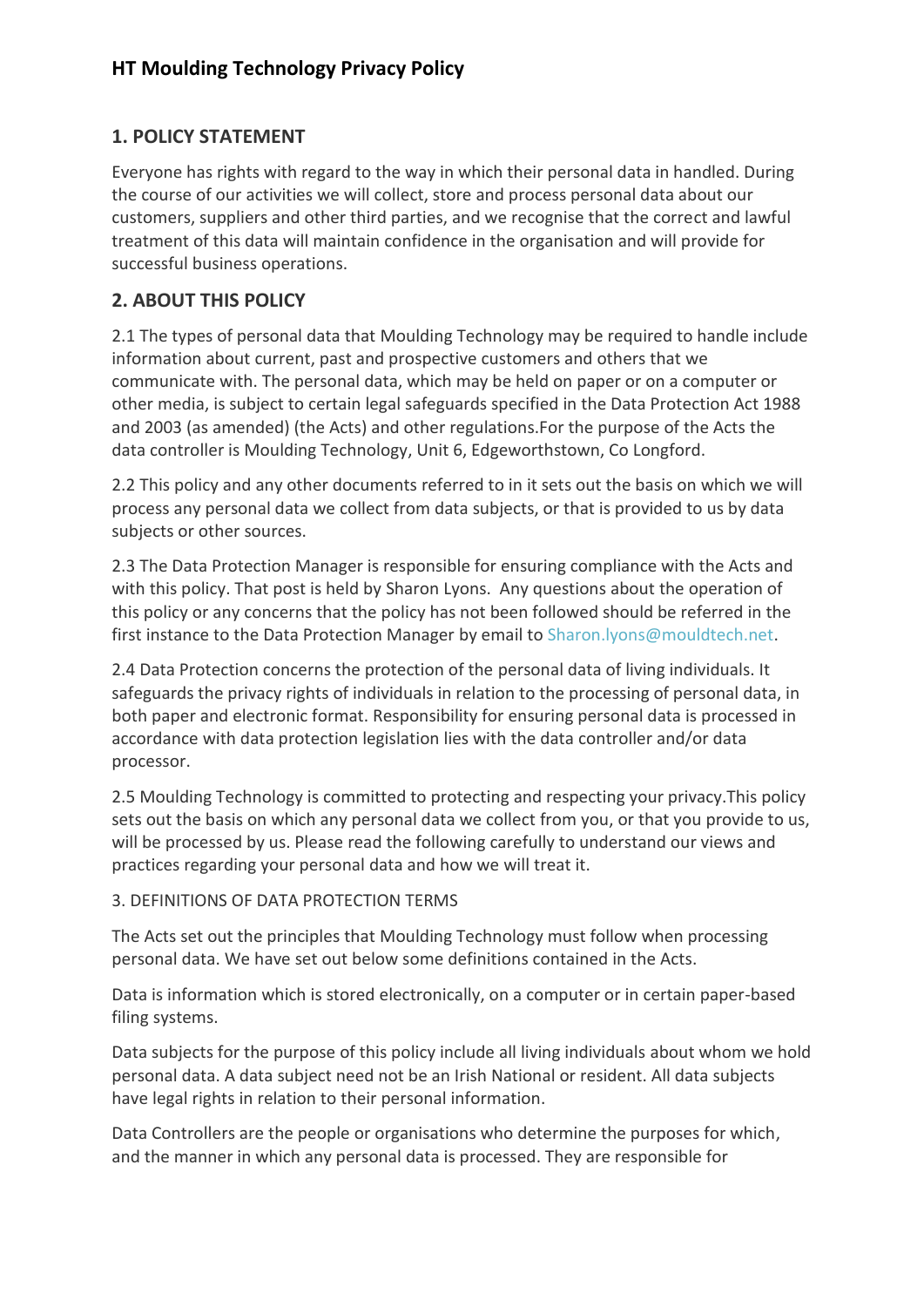establishing practices and policies in line with the Acts. Moulding Technology is the data controller of all personal data used in our business for our own commercial purposes.

Data Processors include any person or organisation that processes personal data on our behalf and on our instructions. Employees of data controllers are excluded from this definition but it could include suppliers which handle personal data on Moulding Technologys' behalf.

Personal Data means data relating to a living individual who is on can be identified from the data or from the data in conjunction with other information that is in, or is likely to come into Moulding Technology possession. Examples of Personal Data include name, address, date of birth, telephone number, email address, account number etc.

Processing of Personal Data means any activity that involves the use of the data. We require this information to understand your needs and provide you with a better service. In particular, we will use it for the following legitimate interests of our business:

- Internal record keeping and account management purposes (e.g. verifying your identity and fulfilling orders you place).
- Monitoring, recording and storing telephone or email communications for the purpose of internal training, to improve the quality of our customer service and in order to meet any legal and regulatory requirements.
- Improving our products and services. Contacting you by email, phone or mail for the purpose of account administration and/or processing and fulfilling orders.
- Customising our website according to your interests.
- Periodically sending you promotional mails, emails or SMS messages about new products, special offers or other information which we think you may find interesting using the contact details which you have provided
- Use your information to contact you for market research purposes; and
- Contact you by phone in relation to the above.

#### **4. OBLIGATIONS OF MOULDING TECHNOLOGY AS DATA CONTROLLER**

Anyone processing personal data must comply with the six Data Protection principles of good practice. These provide that personal data must be:

A. Be obtained and processed lawfully and fairly;

B. Be collected and kept only for specified, explicit and legitimate purposes and not be used or disclosed in a manner incompatible with those purposes for which it was given to you initially

C. Be protected against unauthorised access, alteration, disclosure or destruction, or unlawful processing;

D. Be accurate, complete and where necessary, kept up to date;

E. Be adequate, relevant and not excessive in relation to the purpose for which they were collected;

F. Not be kept for longer than is necessary;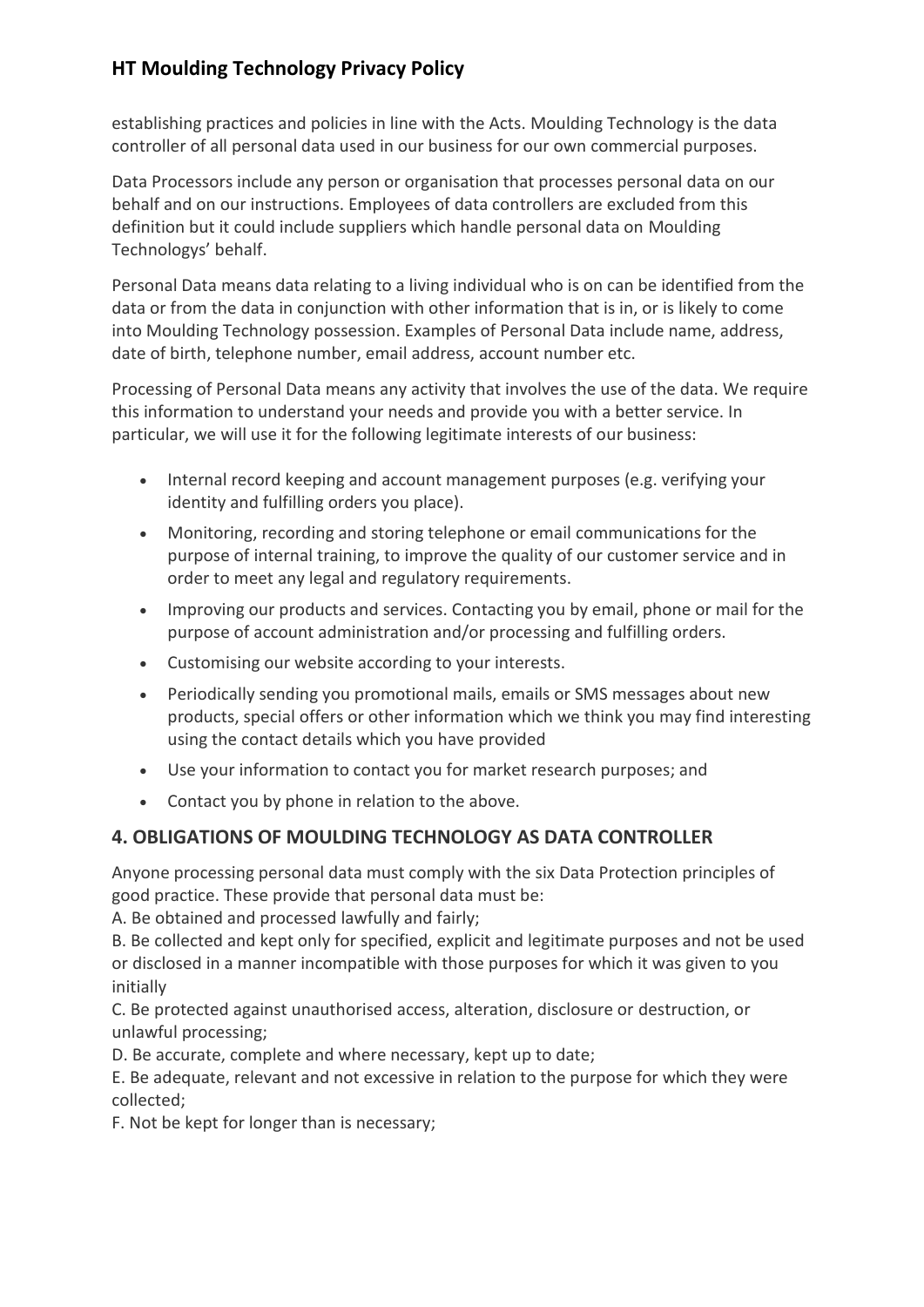### **5. FAIR AND LAWFUL PROCESSING**

5.1 The Acts are not intended to prevent the processing of personal data, but to ensure that it is done fairly and without adversely affecting the rights of the data subject.

5.2 For personal data to be processed lawfully, they must be processed on the basis of one of the legal grounds set out in the Acts. These include, among other things, the data subject's consent to the processing, or that the processing is necessary for the performance of a contract with the data subject, for the compliance with a legal obligation to which the data controller is subject, or for the legitimate interest of the data controller or the party to whom the data is disclosed. When sensitive personal data is being processed, additional conditions must be met. When processing personal data as data controllers in the course of our business, Moulding Technology will ensure that those requirements are met.

### **6. PROCESSING FOR LIMITED PURPOSES**

In the course of our business, Moulding Technology may collect and process your personal data. This may include data we receive directly from you (for example, by completing forms or by corresponding with us by mail, phone, email or otherwise) and data we receive from other sources (including, for example, business partners, sub-contractors in technical, payment and delivery services, credit reference agencies and others).

#### **7. NOTIFYING DATA SUBJECTS**

7.1 If we collect personal data directly from Data Subjects, we will inform them about:

(a) The purpose or purposes for which we intend to process that personal data.

(b) The types of third parties, if any, with which we will share or to which we will disclose that personal data.

(c) The means, if any, with which Data Subjects can limit our use and disclosure of their personal data.

7.2 If we receive personal data about a Data Subject from other sources, we will provide the Data Subject with this information as soon as possible thereafter.

7.3 We will also inform Data Subjects whose personal data we process that we are the data controller with regard to that data, [and who the Data Protection Manage ris].

### **8.ADEQUATE, RELEVANT AND NON-EXCESSIVE PROCESSING**

We will only collect personal data to the extent that it is required for the specific purpose notified to the Data Subject. The processing of the data would be strictly confined to the purposes notified to the Data Subject and or mentioned in this policy and shall not be further processed in any manner incompatible with that purpose(s).

### **9.ACCURATE DATA**

We will ensure that personal data we hold is accurate and kept up to date. We will check the accuracy of any personal data at the point of collection and at regular intervals afterwards. We will take all reasonable steps to destroy or amend inaccurate or out-of-date data as per this policy and in accordance with the regulations stipulated in the Act.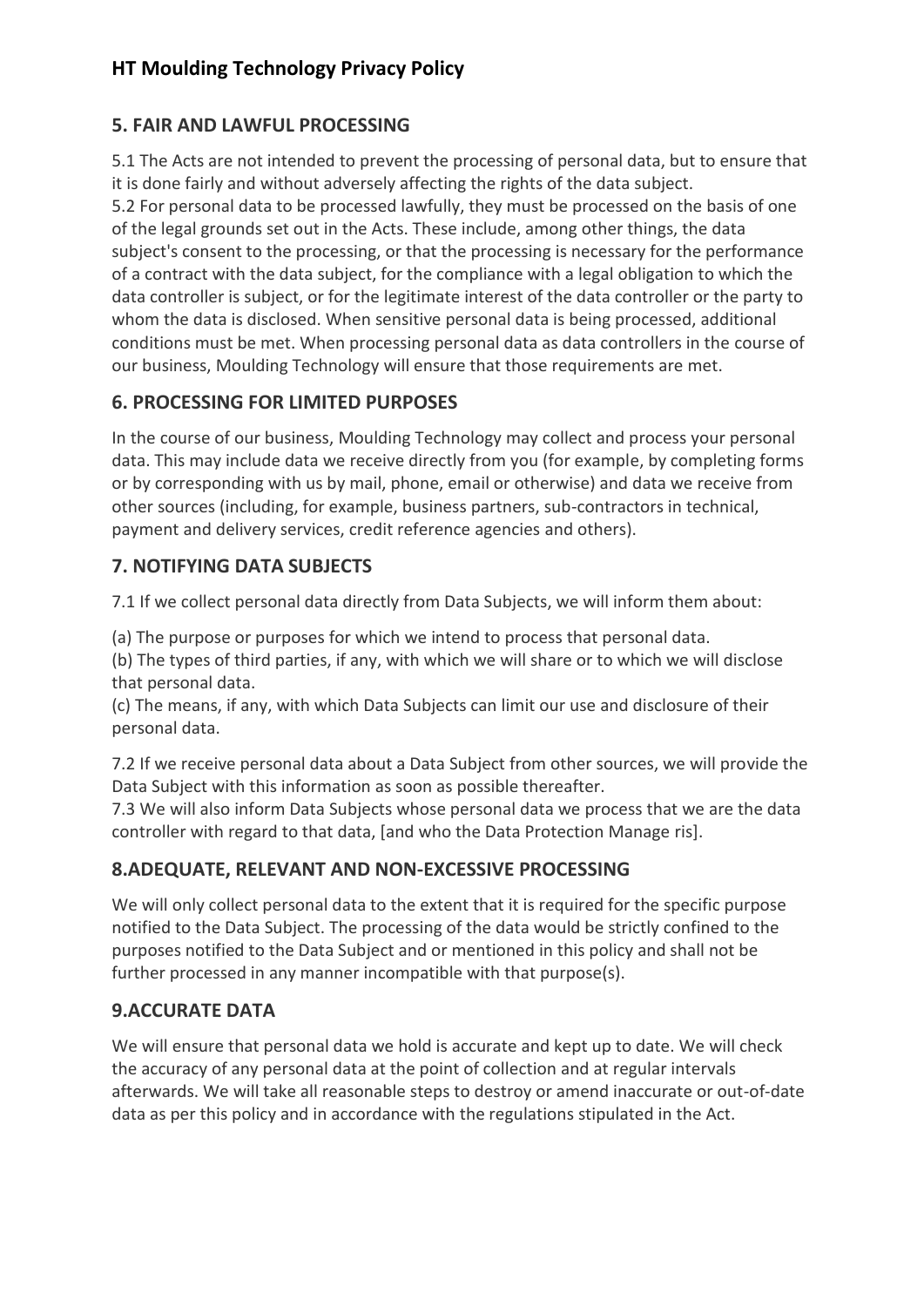#### **10.TIMELY PROCESSING**

We will not keep personal data longer than is necessary for the purpose or purposes for which they were collected. We will take all reasonable steps to destroy, or erase from our systems, all data which is no longer required.

#### **11.PROCESSING IN LINE WITH DATA SUBJECT'S RIGHTS**

We will process all personal data in line with data subjects' rights, in particular their right to:

- (a) Request access to any data held about them by a data controller
- (b) Prevent the processing of their data for direct-marketing purposes.
- (c) Have inaccurate data amended (see also clause 9).

(d) Be forgotten – A customer has the right to have their personal data anonymised provided they are not a current customer and they fulfil the internal criteria for this i.e. your balance is zero and you have not had a transaction on your account in over 2 years etc.

(e) Data portability – a customer has the right to request the personal data that they provided to the Data controller in a downloaded readable format.

(f) Prevent processing that is likely to cause damage or distress to themselves or anyone else.

#### **12. INFORMATION WE MAY COLLECT**

12.1 Types of Personal Data which may be collected by Moulding Technology include:

- Name
- Address
- Telephone number
- Email address
- Account No. / Name
- Financial information e.g. bank details
- We have CCTV in operation in our premises for security reasons and your image may be captured if you attend at our premises in person.

12.2 Information you give us.

You may give us information by filling in forms on our website (our site) www. mouldingtechnology.com or by corresponding with us by phone, e-mail or otherwise.

#### **13. DISCLOSURE OF YOUR INFORMATION**

13.1 We may share your information with selected third parties including:

• If we are under a duty to disclose or share your personal data in order to comply with any legal obligation, or in order to enforce or apply our terms and conditions of supply and other agreements; or to protect the rights, property, or safety of Moulding Technology,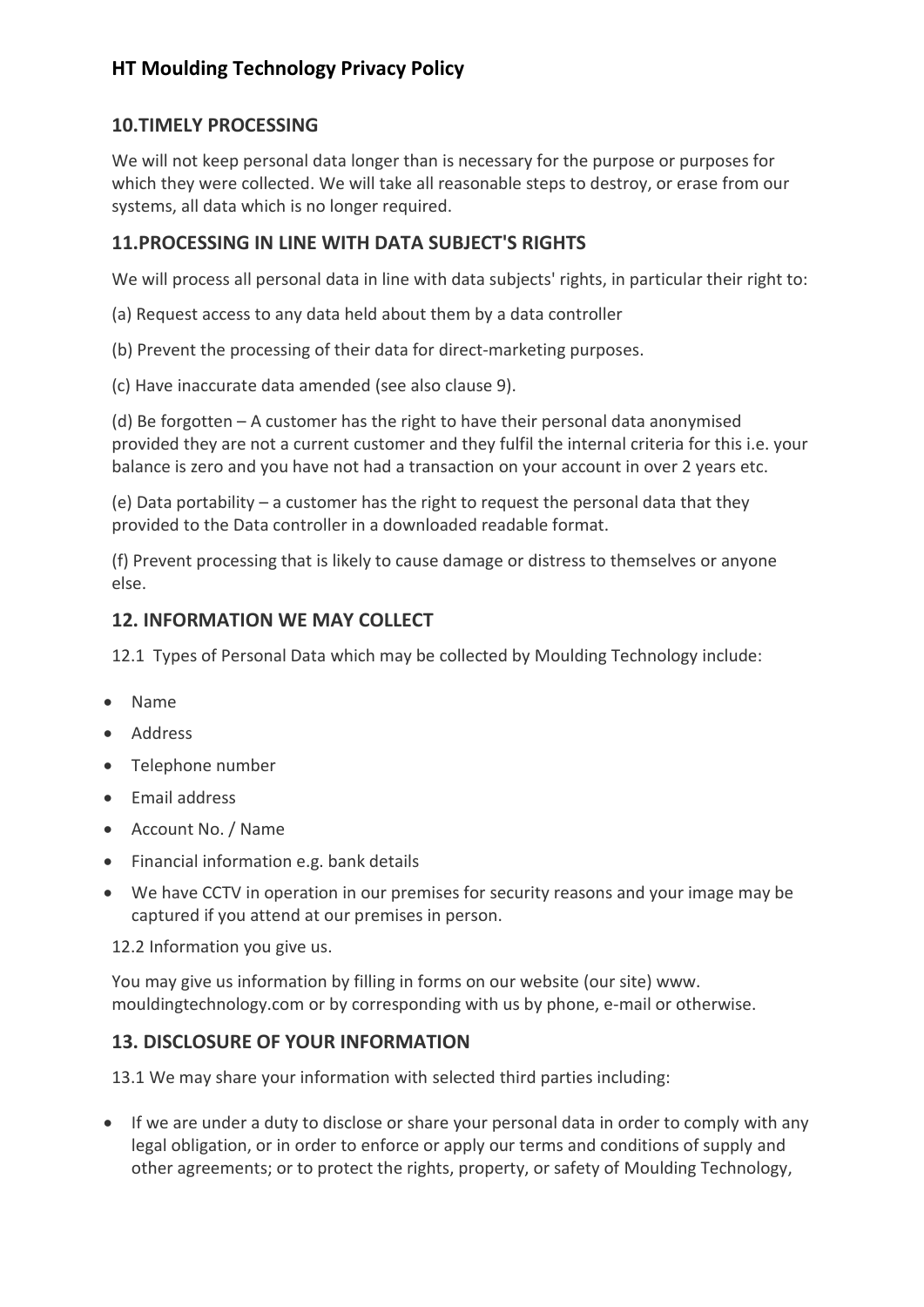our customers, or others. This includes exchanging information with other companies and organisations for the purposes of fraud protection and credit risk reduction.

## **14.DATA SECURITY**

We will process all personal data we hold in accordance with our Data Security Policy.

14.1 We will put in place procedures and technologies to maintain the security of all personal data from the point of collection to the point of destruction. Personal data will only be transferred to a data processor if he agrees to comply with those procedures and policies, or if he puts in place adequate measures himself.

14.2 Unfortunately, the transmission of information via the internet is not completely secure. Although we will do our best to protect your personal data, we cannot guarantee the security of your data transmitted to our site; any transmission is at your own risk. Once we have received your information, we will use strict procedures and security features to try to prevent unauthorised access.

14.3 Our website may, from time to time, contain links to and from the websites of our partner networks, advertisers and affiliates. If you follow a link to any of these websites, please note that these websites have their own privacy policies and that we do not accept any responsibility or liability for these policies. Please check these policies before you submit any personal data to these websites.

14.4 We will maintain data security by protecting the confidentiality, integrity and availability of the personal data, defined as follows:

Confidentiality means that only people who are authorised to use the data can access it.

Integrity means that personal data should be accurate and suitable for the purpose for which it is processed.

Availability means that authorised users should be able to access the data if they need it for authorised purposes. Personal data should therefore be stored on Moulding Technology' central computer system instead of individual PCs.

14.5 All information you provide to us is stored on our secure servers. Any payment transactions will be encrypted using SSL technology.

### **15 TRANSFERRING PERSONAL DATA TO A COUNTRY OUTSIDE THE EEA**

15.1 We may transfer any personal data we hold to a country outside the European Economic Area ("EEA"), provided that one of the following conditions applies:

15.1.1 The transfer is necessary for one of the reasons set out in the Acts, including the performance of a contract between Moulding Technology and the data subject, or to protect the vital interests of the data subject.

15.1.2 The transfer is legally required on important public interest grounds or for the establishment, exercise or defence of legal claims.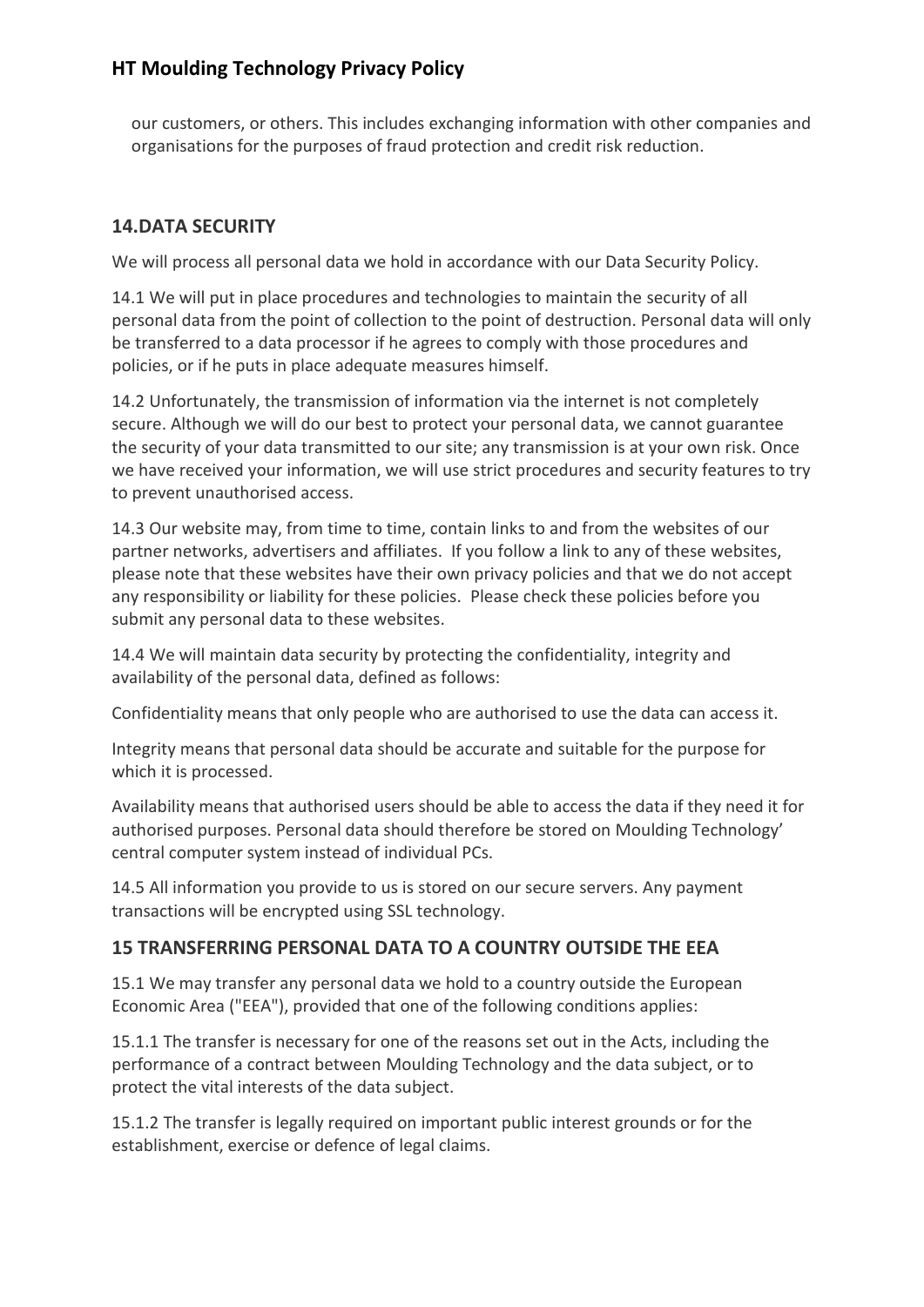15.1.3 The transfer is authorised by the relevant data protection authority where we have adduced adequate safeguards with respect to the protection of the data subjects' privacy, their fundamental rights and freedoms, and the exercise of their rights.

15.2 Subject to the requirements in clause 3 above, personal data we hold may also be processed by staff operating outside the EEA who work for us or for one of our suppliers. That staff maybe engaged in, among other things, the fulfilment of contracts with the data subject, the processing of payment details and the provision of support services.

### **16. YOUR RIGHTS**

The Acts lay down strict rules about the way in which personal data and sensitive personal data is collected, assessed, used and disclosed. Data Subjects have the following rights under the Acts.

16.1 Access:

The Acts permit data subjects to access their personal data on request in writing to the Data Protection Manager and, if they find that any data is incorrect, they have the right to have this data corrected, erased or restricted.

All data subject access requests must be made in writing, addressed to the Data Protection Manager in Moulding Technology. For your assistance, we include sample wording below:

#### *Dear*

*I wish to make an access request under Section 4 of the Data Protection Acts 1988 and 2003 for a copy of my personal data held by you, in relation to.... (Fill in as much information as possible to assist Moulding Technology to locate the data that you are interested in accessing e.g. customer account number etc.*

*In order to protect our customers' personal data, we may ask you for information to enable us to correctly identify you.*

#### **17 MARKETING**

You have the right to opt out so that we will not process your personal data for marketing purposes. You can also exercise the right at any time by writing to us at our address or email us a[t info@mouldtech.net.ie](mailto:info@mouldtech.net.ie) or simply call us on 043-6672623.

#### **18 DATA RETENTION**

We will retain your data on your account in order to be able to service your account. This data will be retained on your account for 7 years after the date of your last invoice for legal reasons.

Should you no longer be a customer of Moulding Technology for at least 2 years from your last invoice date and have zero balance on your account you may request for your data to be anonymised. This request can be put in writing to our Data Protection Manager at the details listed below.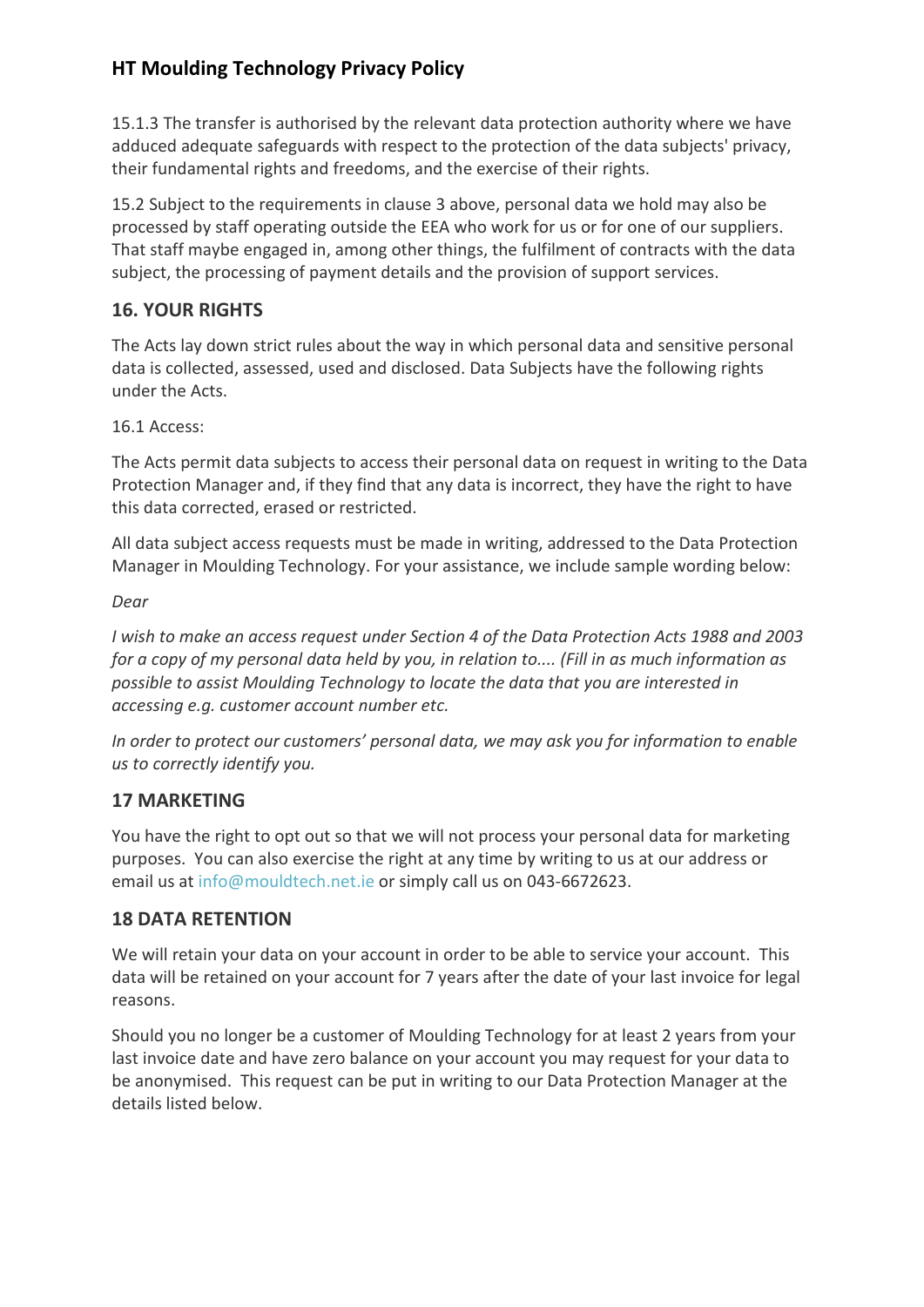### **19 CHANGES TO OUR PRIVACY POLICY**

Any changes we may make to our privacy policy in the future will be posted on our webpage and, where appropriate, notified to you by e-mail. Please check back frequently to see any updates or changes to our privacy policy.

#### **20 CONTACT/COMPLAINTS**

Questions, comments and requests regarding this privacy policy are welcomed and should be addressed to Moulding Technology' Data Protection Manager:

Sharon Lyons at [sharon.lyons@mouldtech.net](mailto:sharon.lyons@mouldtech.net)

Should you be dissatisfied with our responses, you may contact the Irish Data Protection Commissioner. Contact details for the Irish Data Protection Commissioner, as well as information on the Irish Data Protection Acts 1988 and 2003, may be found at the Data Protection Commissioner's web site [http://www.dataprotection.ie.](http://www.dataprotection.ie/)

### **21 FAQ's**

Here are some FAQ's that may help you with any query you may have in relation to Data Protection and the data we hold on you;

• What do you do with my data? The protection of your personal data is a priority for Moulding Technology. We offer you a better standard of service by using your personal data for the following legitimate interests of our business:

(a) Contacting you by mail and email about your account with invoices, balances and other important information;

(b) Telling you by mail about products and offers which we think will be relevant to you; (c) Where you have bought from us in the last 12 months, contacting you by e-mail and/ or SMS about our news and offers;

- How do you protect it? We look after your personal information at all times by using appropriate security and technical controls. Anyone who works with us handling your data has to comply with strict standards of European data protection law. All our people are trained to respect your data.
- How long will you hold it? Where we are using your data to send you marketing information we will hold it for 7 years .
- What do you hold? You can ask us at any time what information we hold about you; just drop us a line at the address below.
- Who will you give it to? We will not sell or distribute your personal information to anyone else unless we have your permission or are required by law to a person authorised to obtain data under specific legislation
- I don't want any more marketing. If you do not want to receive any more marketing material from us by email, post or telephone, just contact as the details below and we will stop immediately. We will still hold your information where we are legally obliged to do so. You can also ask us to stop using your information or erase your